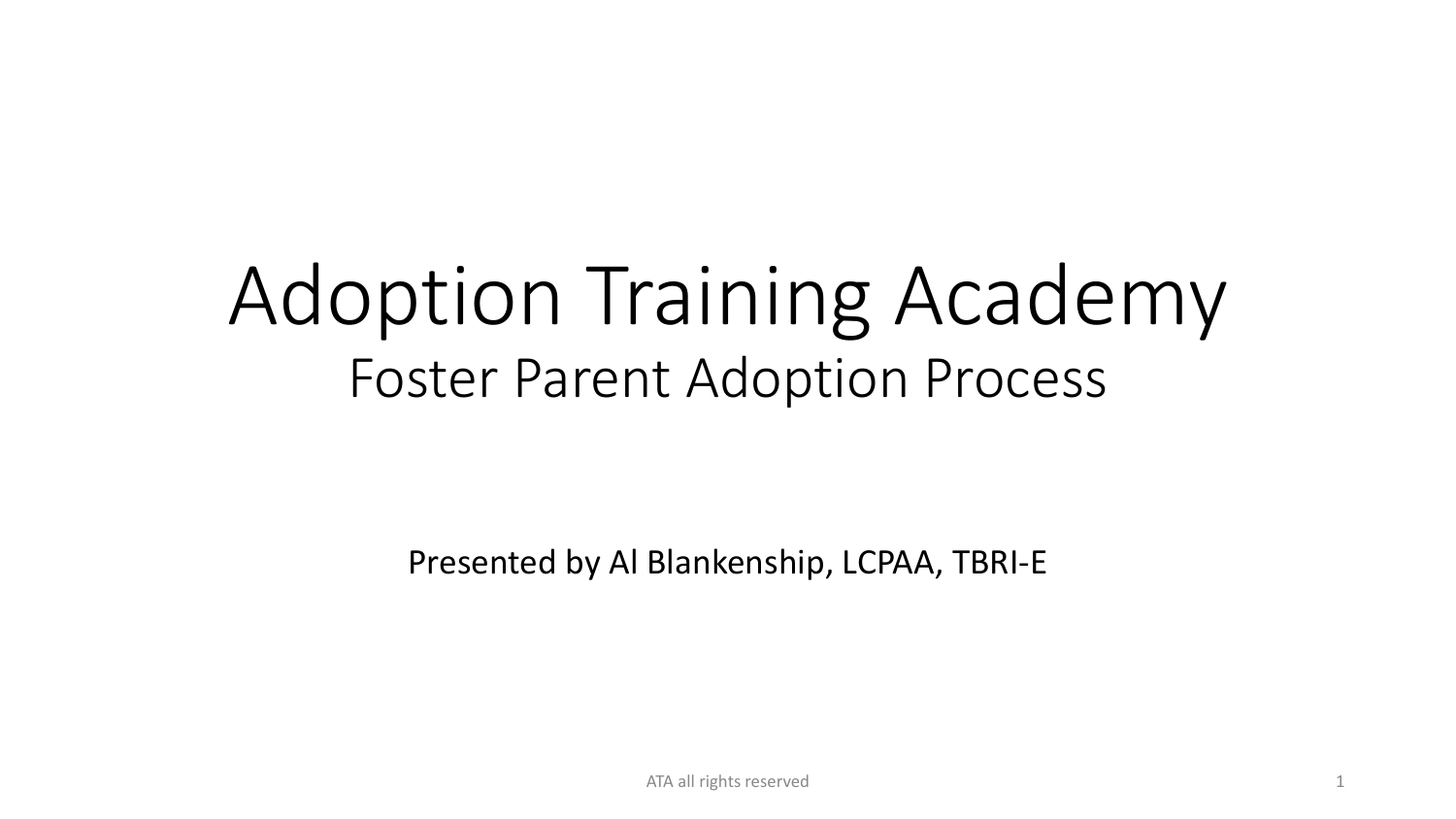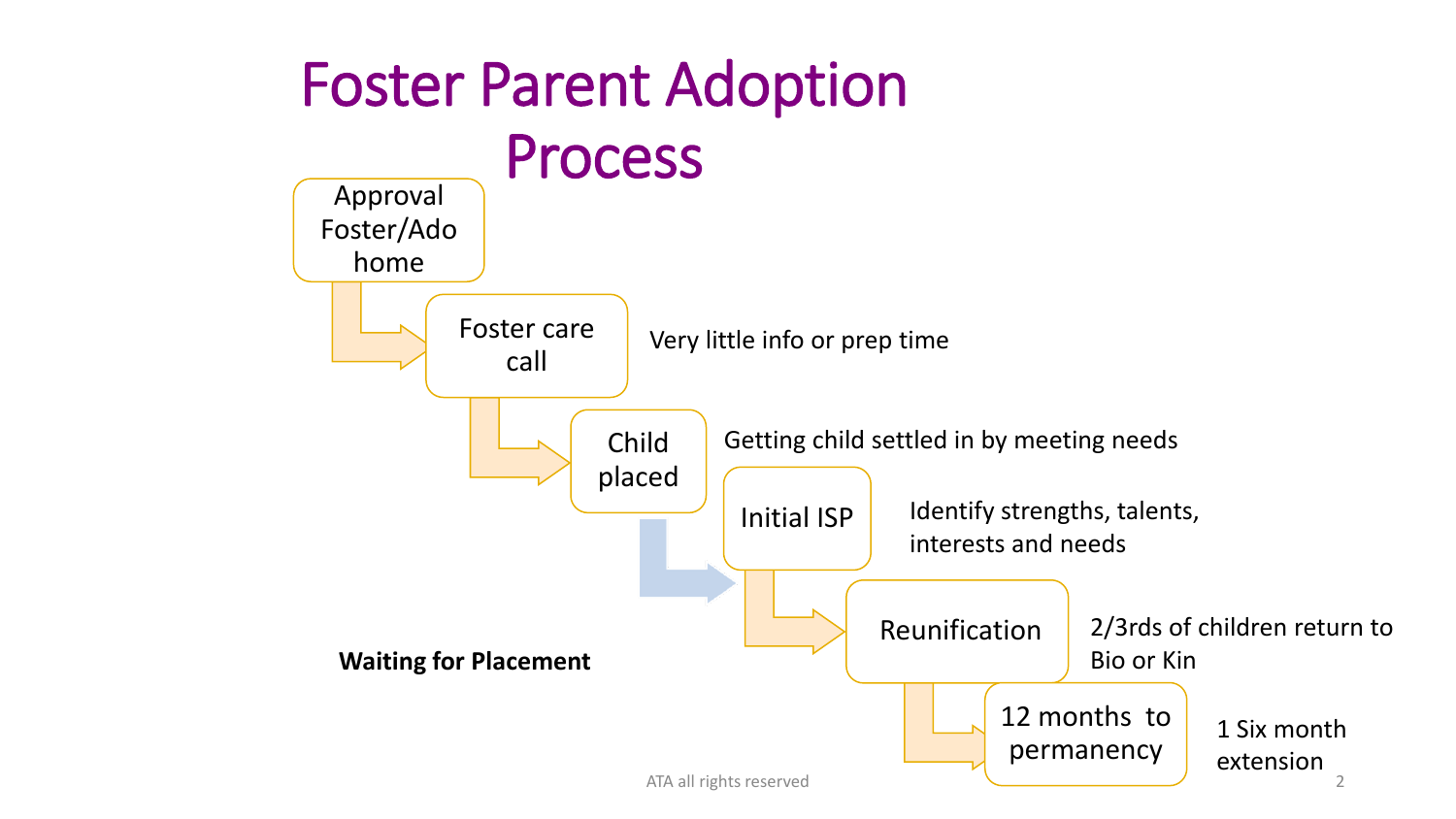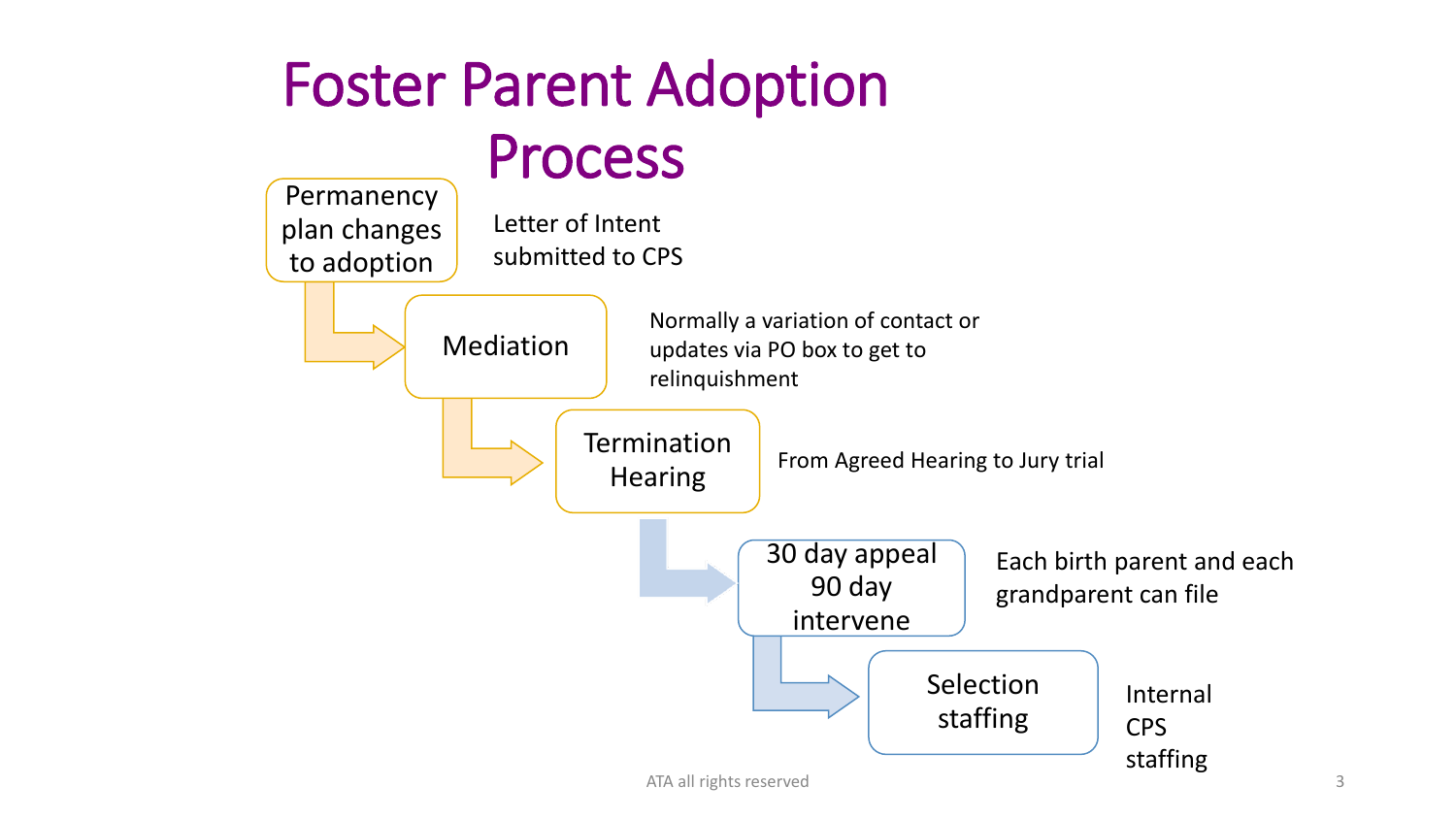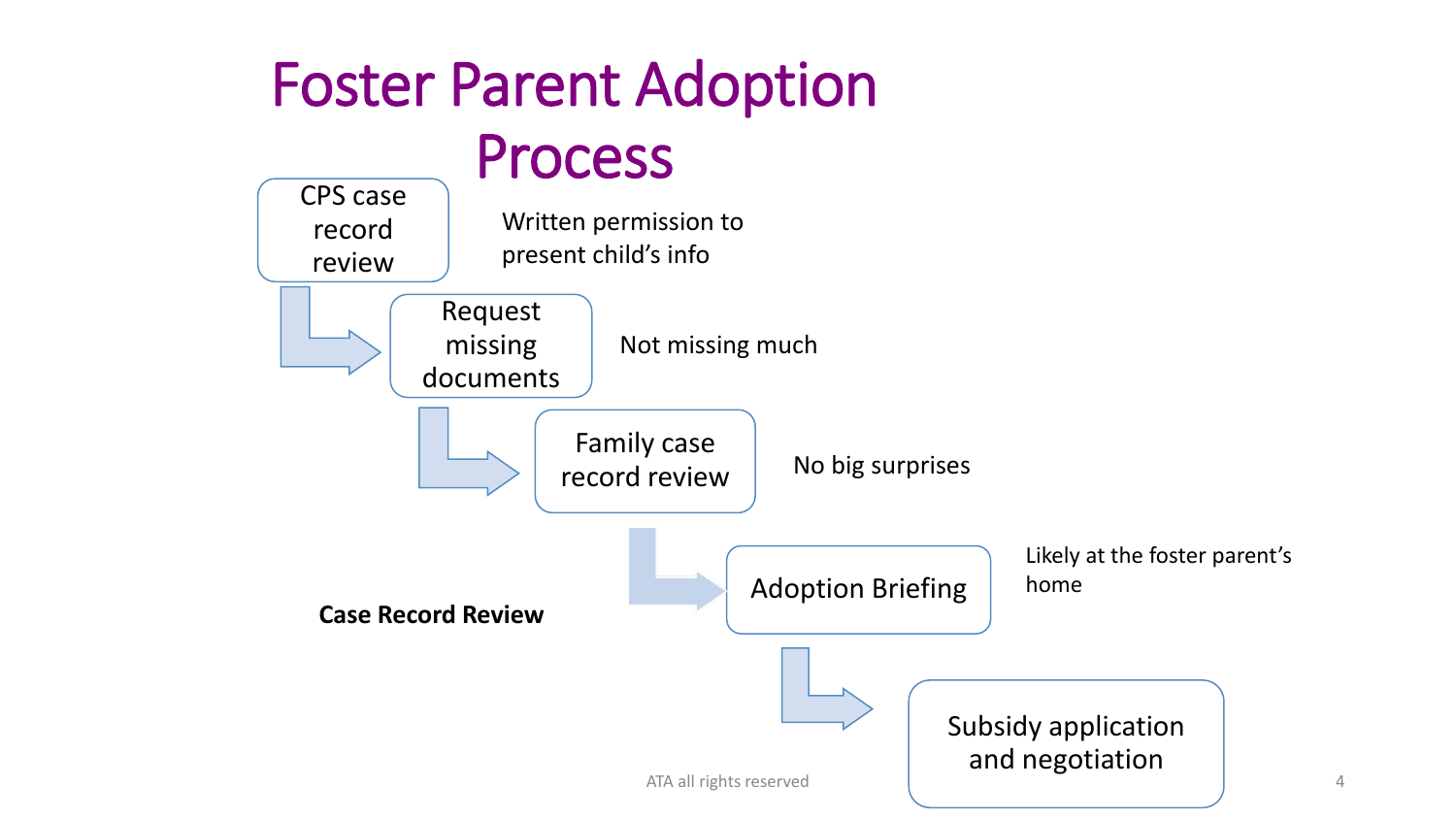## Foster Parent Adoption Process

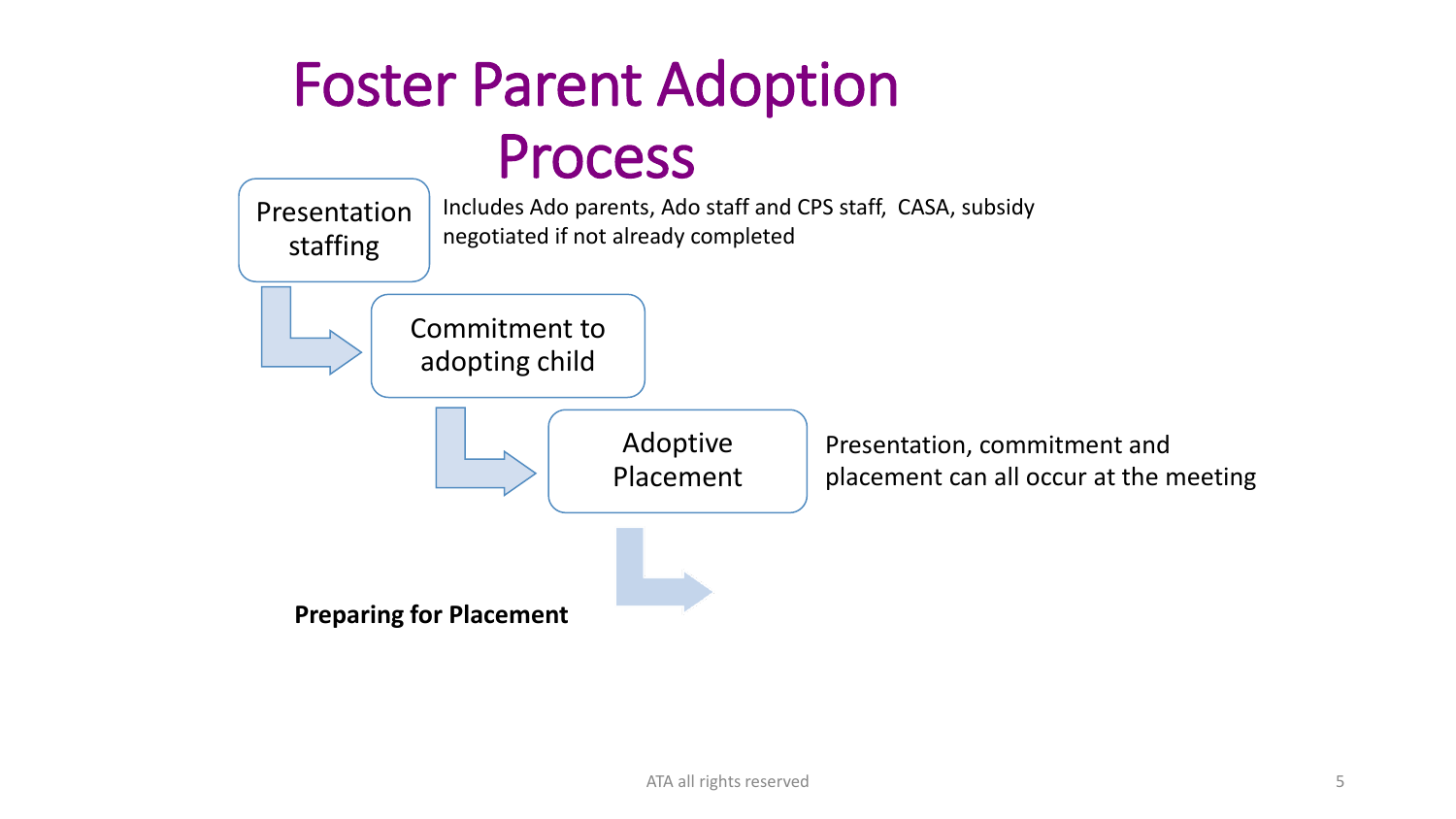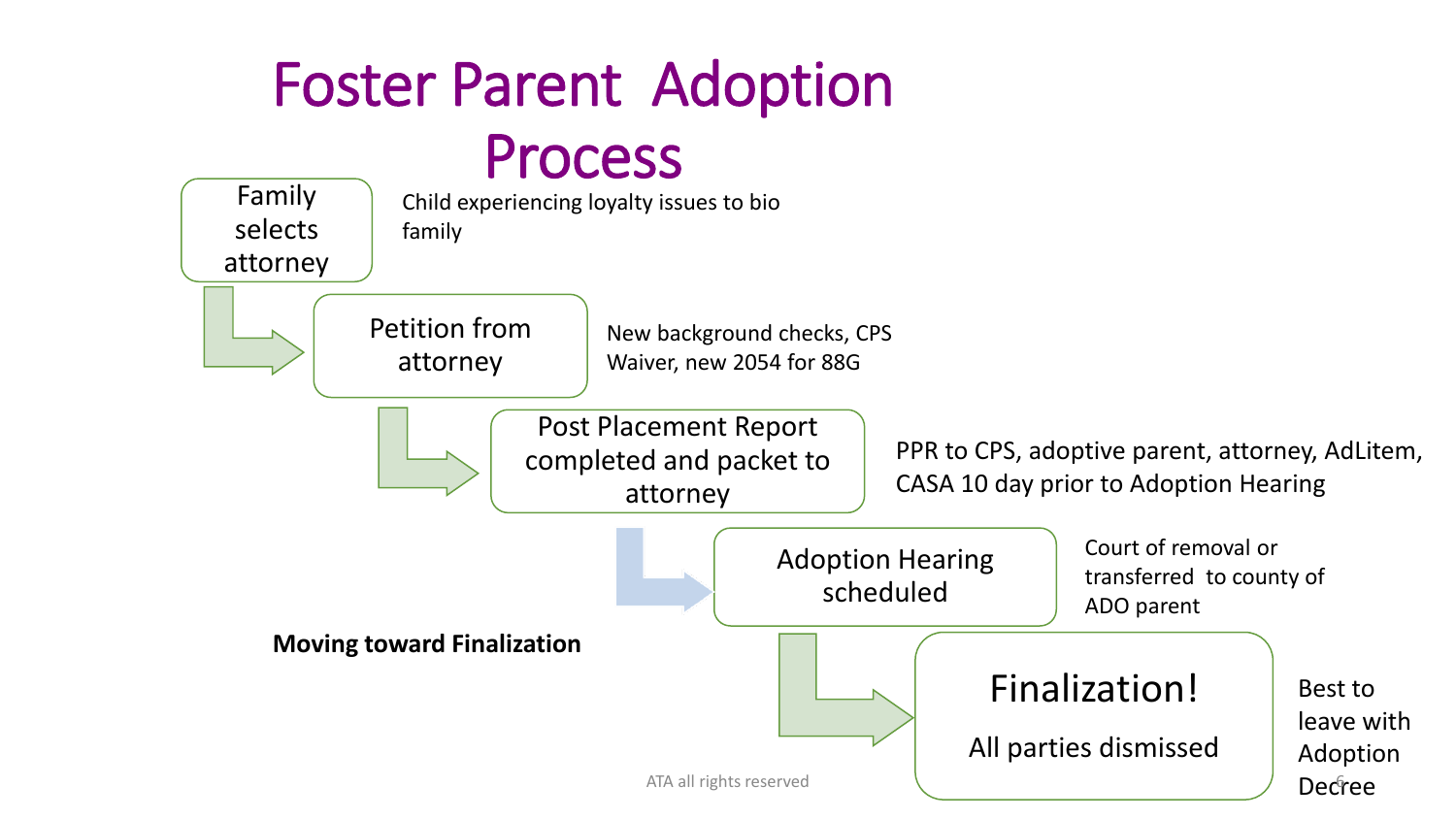## Foster Parent Adoption

## Process